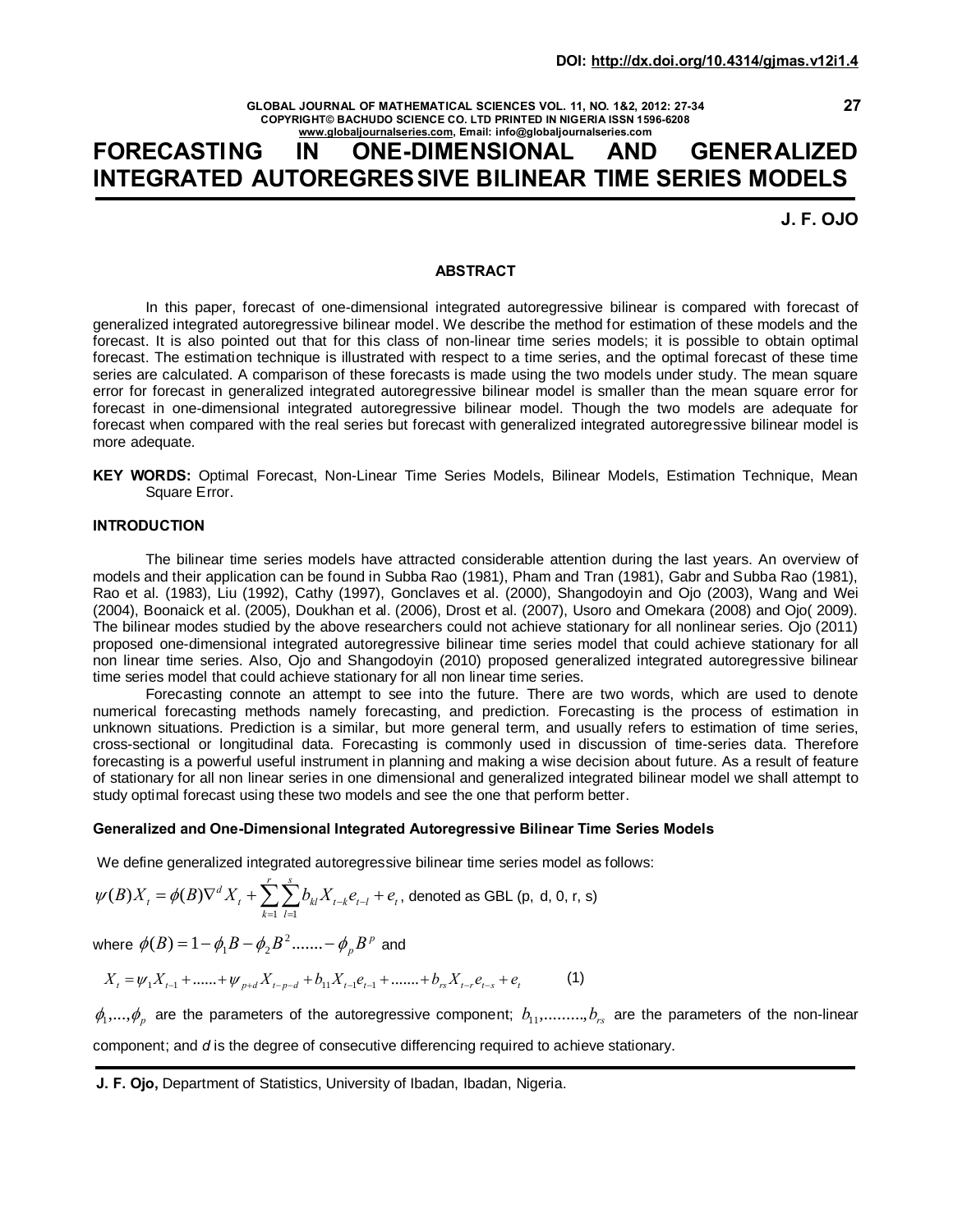We define one-dimensional integrated autoregressive bilinear time series models as follows:

$$
\psi(B)X_{t} = \phi(B)\nabla^{d} X_{t} + \left(\sum_{k=1}^{r} b_{k1} X_{t-k}\right) e_{t-1} + e_{t},
$$
 denoted as BL (p, d, 0, r, 1),

where  $\phi(B) = 1 - \phi \nvert_{1} B - \phi \nvert_{2} B^{2} \ldots \ldots - \phi \nvert_{p} B^{p}$  and

$$
X_{t} = \psi_{1} X_{t-1} + \dots + \psi_{p+d} X_{t-p-d} + \left(\sum_{k=1}^{r} b_{k} X_{t-k}\right) e_{t-1} + e_{t}.
$$
 (2)

 $\phi_1,...\phi_p$  are the parameters of the autoregressive component;  $b_{11},......, b_{r1}$  are the parameters of the nonlinear component and *d* is the degree of consecutive differencing required to achieve stationary.

#### **Model Estimation**

The estimation of the models are similar, we shall report the estimation of generalized type since  $m_i = 1,2,3,..., s$  for the generalized case include  $m_i = 1$  the one dimensional case. Suppose that  $X_t$  are generated by equation (1), the sequence of random deviates  ${e_t}$  could be determined from the relation

$$
e_{t} = X_{t} - \psi_{1} X_{t-1} - \dots + \psi_{p+d} X_{t-p-d} - \sum_{k=1}^{r} \sum_{l=1}^{s} b_{kl} X_{t-k} e_{t-l}
$$
\n(3)

To estimate the unknown parameters in equation (3), we make the following assumptions:

- (i) The errors  $\{e_i\}$  are independent and identically distributed with mean zero and variance  $\sigma^2$  with finite kurtosis.
- (ii) The values of  $|\psi' s| < 1$  and  $|b_{ki} s| < 1$  ensure that invertibility condition required of the bilinear process is satisfied. For details see (Ojo and Shangodoyin, 2010). Thus maximizing the likelihood function is equivalent to minimizing the function  $Q(G)$ , which is as follows:

$$
Q(G) = \sum_{i=m}^{n} e_i^2 \tag{4}
$$

with respect to the parameter  $\ G^{'}=({\psi}_1,....,{\psi}_p\,;B_{11},....,B_{rs})$ 

Then the partial derivatives of Q(G) are given by

$$
\frac{dQ(G)}{dG_i} = 2\sum_{t=m}^{n} e_t \frac{de_t}{dG_i} \qquad (i = 1, 2, \tilde{\sigma} ..., R)
$$
 (5)

$$
\frac{d^2Q(G)}{dG_i dG_j} = 2(\sum_{t=m}^{n} e_t \frac{de_t}{dG_i} \frac{de_t}{dG_j} + \sum_{t=m}^{n} e_t \frac{d^2e_t}{dG_i dG_j})
$$

where these partial derivatives of  $e_t$  satisfy the recursive equations

$$
\frac{de_{t}}{d\psi_{i}} + \sum_{j=1}^{s} W_{t}(t) \frac{de_{t-j}}{d\psi_{i}} = X_{t-i} \text{ if } i = 1, 2, \delta, p
$$
\n(6)

$$
\frac{de_t}{dB_{kmi}} + \sum_{j=1}^{s} W_j(t) \frac{de_{t-j}}{dB_{kmi}} = -X_{t-k}e_{t-m} \quad \text{(k=1,2,5,1; m_i=1,2,5,5)} \tag{7}
$$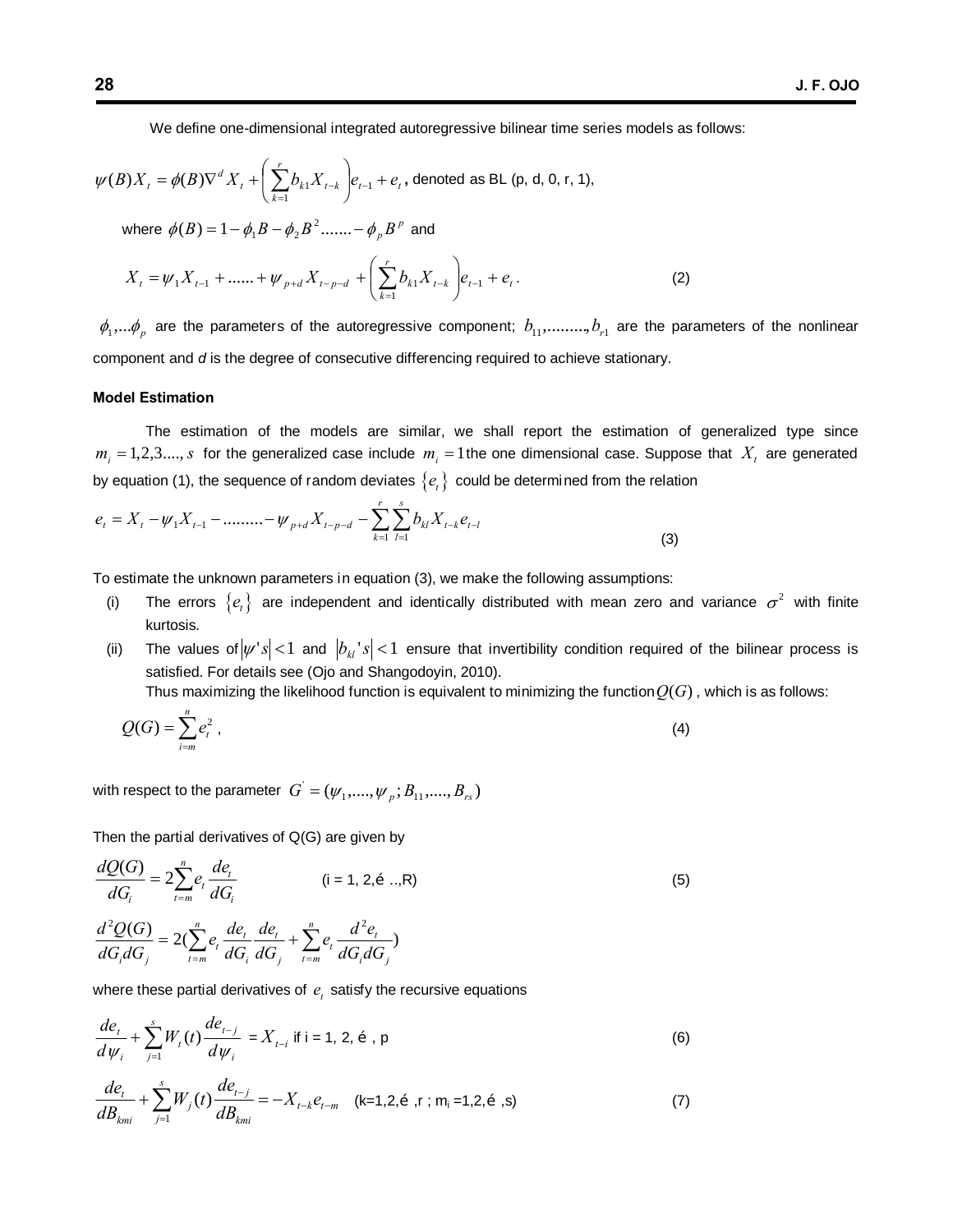$$
\frac{d^2e_t}{d\psi_i d\psi_i} + \sum_{j=1}^s W_j(t) \frac{d^2e_{t-j}}{d\psi_i d\psi_i} = 0 \text{ (i, i'} = 0, 1, 2, \tilde{\sigma}, \text{ p)}
$$
\n
$$
\frac{d^2e_t}{d\psi_i dB_{kmi}} + \sum_{j=1}^s W_j(t) \frac{d^2e_{t-j}}{dB_{kmi} d\phi_i} + X_{t-k} \frac{d^2e_{t-mi}}{d\psi_i} = 0
$$
\n
$$
\text{(i=0,1,2,\tilde{\sigma}, \text{ p}; k_i=1,2,\tilde{\sigma}, \text{ r; m=1,2,\tilde{\sigma}, \text{s})}
$$
\n
$$
\text{(9)}
$$

$$
\frac{d^2e_t}{dB_{kmi}dB_{kmi}} + \sum_{j=1}^s W_j(t) \frac{d^2e_{t-j}}{dB_{kmi}dB_{kmi}} + X_{t-k} \frac{d^2e_{t-mi}}{dB_{kmi}} = -X_{t-k} \frac{de_{t-m}}{dB_{kmi}}
$$
\n(k, k'=1,2,5, r; m<sub>i</sub> m'<sub>i</sub> = 1,2,5, s) (10)

$$
W_j(t) = \sum_{j=1}^{s} B_{ij} X_{t-j}
$$
. We assume  $e_t = 0$  (t = 1, 2, 0, m-1) and also

$$
\frac{de_i}{dG_i} = 0, \frac{d^2e_i}{dG_i dG_j} = 0, (i, j = 1, 2, \tilde{\sigma}, R; t = 1, 2, \tilde{\sigma}, m-1)
$$

From e<sub>t</sub>=0 (t= 1, 2,  $\tilde{\text{o}}$ , m-1),  $\frac{ac_i}{\tilde{\text{e}}}} = 0$ ,  $\frac{a}{\tilde{\text{e}}}} = 0$ , 2  $= 0, \frac{u}{15} =$  $i^{\boldsymbol{u}\boldsymbol{\cup}}$  *j t i t dG dG*  $d^2e$  $\frac{de_i}{dG_i} = 0$ ,  $\frac{d^2e_i}{dG_i dG_j} = 0$ , and  $\frac{de_i}{dB_{kmi}} + \sum_{j=1}^{s} W_j(t) \frac{de_{i-j}}{dB_{kmi}} = -X_{i-k}e_{i-m}$ *kmi*  $\sum_{I}^{s} d e_{t-j}$ *j j kmi*  $\frac{t}{t}$  +  $\sum W_i(t) \frac{dE_{t-j}}{dt} = -X_{t-k}e^{-t}$ *dB de*  $W_i(t)$ *dB de*  $-k$  $\mathbf{c}_{t-}$ -  $+\sum_{j=1} W_j(t) \frac{d e_{t-j}}{d B_{kmi}} = -X_{t-k} e_{t-m}$  (k=1,2,õ ,r ; m<sub>i</sub>

=1,2, $\tilde{\sigma}$ , s), it follows that the second order derivatives with respect to  $\psi_i$  (i = 0, 1, 2,  $\tilde{\sigma}$ , p) and  $\theta_i$  (i = 0, 1, 2,  $\tilde{\sigma}$ , q) are zero. For a given set of values  $\{\psi_i\}$  and  $\{B_{ii}\}$  one can evaluate the first and second order derivatives using the recursive equations 6, 7 and 10.

Let 
$$
V(G) = \frac{dQ(G)}{dG_1}, \frac{dQ(G)}{dG_2}, \dots, \frac{dQ(G)}{dG_R}
$$

and let  $H(G)$  = [ $d^2Q(G)/dG_i dG_j$ ] be a matrix of second partial derivatives. Expanding V(G), near  $G$  =  $\H G$  in a Taylor series, we obtain  $[V(G)]_{\sigma = G} = 0 = V(G) + H(G)(\ddot{G} - G)$ . Rewriting this equation, we have  $\ddot{G}-G=-H^{-1}(G)V(G)$ , thereby obtaining an iterative equation given by  $G^{(k+1)}=G^{(k)}-H^{-1}(G^{(k)})V(G^{(k)})$ ,

where  $G^{(k)}$  is the set of estimates obtained at the  $k^{\text{th}}$  stage of iteration. The estimates obtained by the above iterative equations usually converge. For starting the iteration, we need to have good sets of initial values of the parameters. This is done by fitting the best subset of the linear part of the bilinear model.

#### **Predictive Performance of the Models**

In order to compare the performance of the bilinear models, it is necessary that we should obtain the forecasts and these are obtained as follows:

Suppose  $\{X_t\}$  is a discrete time series and we wish to predict  $X_{t_0+h}$  given the semi-infinite realization  $(X_{s,} s \leq t_0)$  . Let the predictor be  $\widetilde{X}_{t_0}(h)$  . Then it is well known that  $E\Bigl[X_{t_0+h}-\widetilde{X}_{t_0}(h)\Bigr]^2$  is minimum if and only if  $\widetilde{X}_{t_0}(h)$  =  $E(X_{t_0+h} / X_{s,} S \leq t_0)$  . The evaluation of  $\widetilde{X}_{t_0}(h)$  from the model depends on the unknown parameters.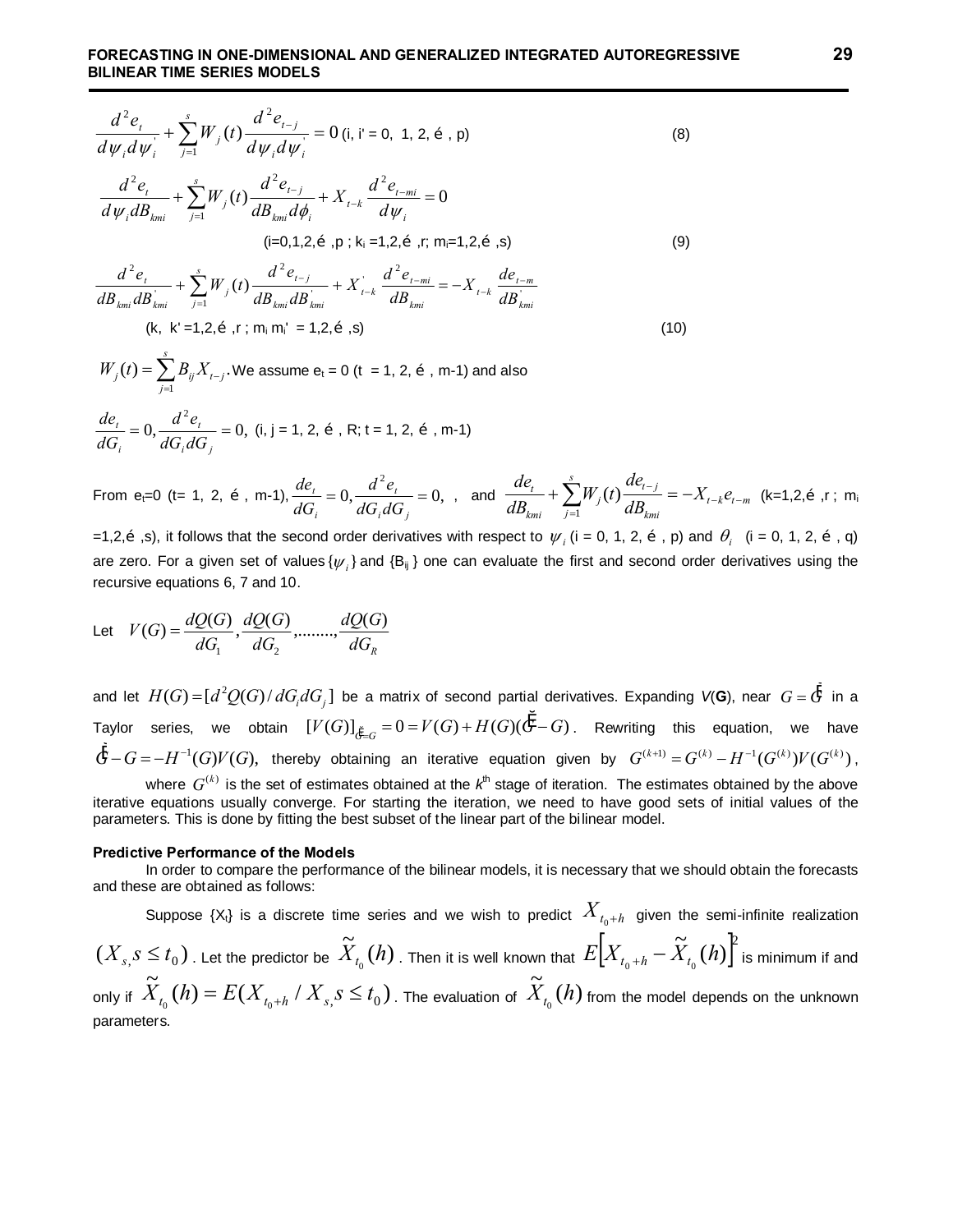Typically, we substitute the least squares estimates of these parameters, and then calculate the predictors. The predictors thus obtained are denoted by  $\widetilde{X}_{t_0}(h)$ , (h = 1, 2,  $\tilde{0}$  ) and the error by  $\mathcal{E}_{t_0} (h) = X_{t_0+h} - \mathcal{X}_{t_0}(h)$  and the mean sum of squares of the errors of the predictors for the period (t<sub>o</sub>+h, t<sub>o</sub>+ h + 1, õ , t<sub>o</sub> + h + M) is  $\dot{\sigma}_{\ell}^{2}(h) = \frac{1}{M} \sum_{j=1}^{\ell} \dot{e}_{t_{0}+}^{2}$ *M*  $e^2_e(h) = \frac{1}{M} \sum e^2_{t_0+1}(h)$ *M h*  $\mathcal{E}_{\breve{e}}^{2}(h) = \frac{1}{M} \sum_{i=1}^{M} \breve{e}_{t_{0}+j}^{2}(h)$ 

#### **RESULTS AND DISCUSSION**

To present the application of the model and its forecast, we will use a real time series dataset, the Wolfer sunspot. The scientists track solar cycle by counting sunspots – cool planet-sized areas on the Sun where intense magnetic loops poke through the staros visible surface. We have used annual sunspot numbers for the years 1730-1879, giving 150 observations.

#### **Generalized Integrated Autoregressive Model**

Fitted Model at t=150

 $X_t = 0.412820X_{t-1}$ .  $0.271125X_{t-2}$ .  $0.270908X_{t-3}$ .  $0.339150X_{t-5}$ .  $0.293320X_{t-7}$  + 0.000325 $X_{t-1}$ et 1. 0.020870 $X_{t-1}$  $1e_{t-2}$  0.002425X<sub>t 1</sub>e<sub>t 3</sub> + 0.018075X<sub>t 2</sub>e<sub>t 1</sub> + 0.009283X<sub>t 2</sub>e<sub>t 2</sub> 0.008691X<sub>t 2</sub>e<sub>t 3</sub> 0.019234X<sub>t</sub> 3et 1 –  $0.007737X_{t-3}e_{t-2} + e_{t}$ 

#### **One-Dimensional Integrated Autoregressive Bilinear Time Series Model**

*j*

1

Fitted Model at t=150

 $X_{t}$  =0.412820 $X_{t}$  - 0.271125 $X_{t}$  - 0.270908 $X_{t}$  <sub>3</sub> - 0.339150 $X_{t}$  - 5  $\cdot$  0.293320 $X_{t}$  -7  $\cdot$  0.002709 $X_{t}$  -1  $\cdot$  0.006085 $X_{t}$  $-$  2e<sub>t – 1</sub> - 0.002411X<sub>t - 3</sub>e<sub>t – 1</sub> - 0.009225X<sub>t – 4</sub>e<sub>t – 1</sub> - 0.006196X<sub>t – 5</sub>e<sub>t – 1</sub> + 0.002575X<sub>t – 6</sub>e<sub>t – 1</sub> - 0.021601X<sub>t – 7</sub>e<sub>t – 1</sub> +  $0.010533X_{t.8}e_{t-1}$  +  $e_{t}$ 

| Table 1: Residual variance and mean squares error for forecast (sunspot data) |  |  |
|-------------------------------------------------------------------------------|--|--|
|-------------------------------------------------------------------------------|--|--|

| <b>MODEL</b> | <b>One-Dimensional</b><br>Integrated | Generalized           | Integrated | Autoregressive |
|--------------|--------------------------------------|-----------------------|------------|----------------|
|              | Autoregressive Bilinear Model        | <b>Bilinear Model</b> |            |                |
|              |                                      |                       |            |                |
| $\sigma$     | 207.50                               | 193.20                |            |                |
|              |                                      |                       |            |                |
| <b>MSEF</b>  | 15.55                                | 14.28                 |            |                |
|              |                                      |                       |            |                |

From Table 1, it is clear that the generalized integrated autoregressive bilinear time series model has smaller residual variance when compared with one-dimensional integrated autoregressive models. Also generalized integrated autoregressive bilinear time series model has the smaller mean squares error for the forecast when compared with one-dimensional integrated autoregressive time series models. And as a result the performance of generalized integrated autoregressive bilinear time series models is better when it is used for forecasting.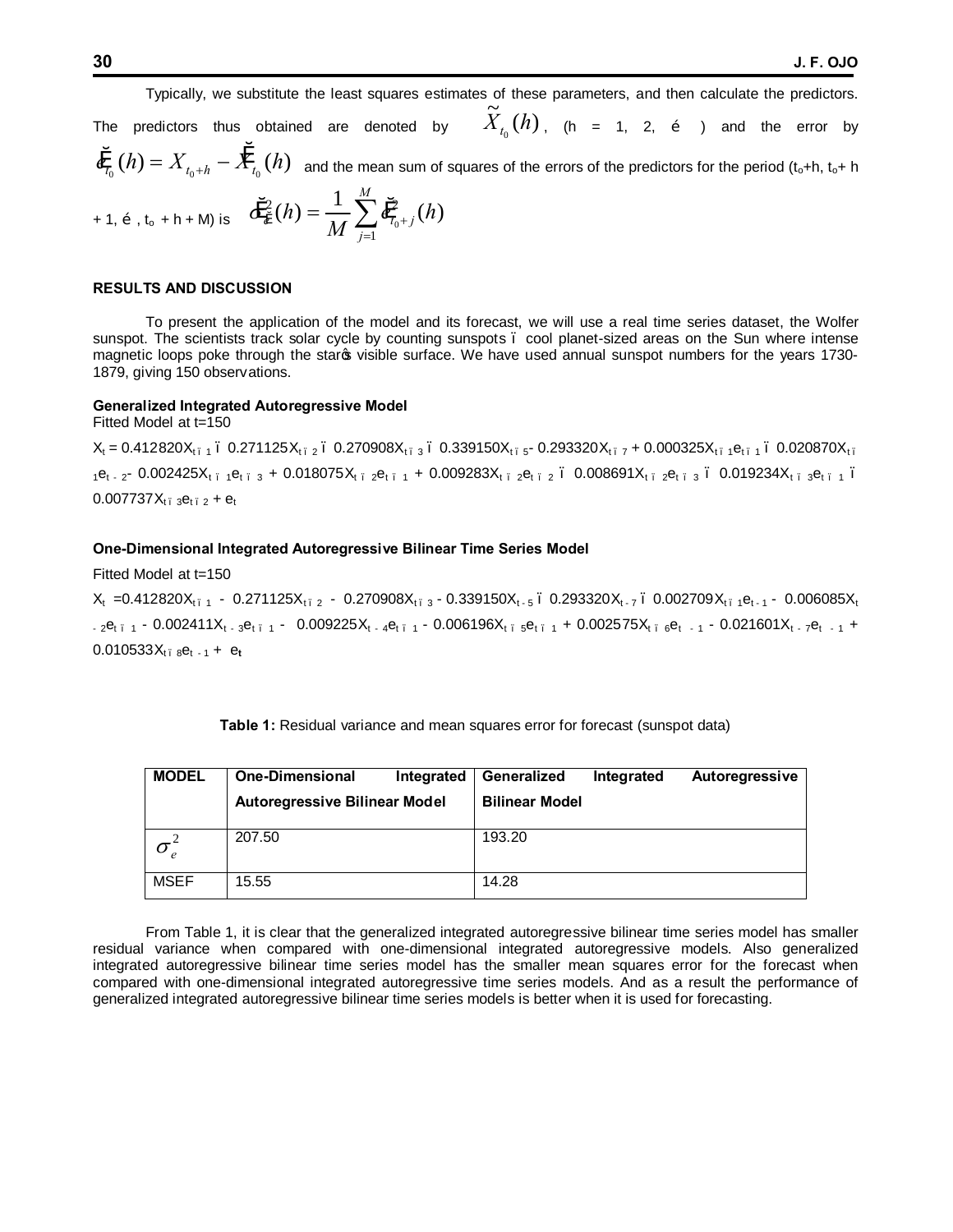

**Figure 1:** Time Plot of Sunspot Data (Original Series)



**Figure 2:** Time Plot of Forecast using Generalized Integrated Autoregressive Bilinear Model



**Figure 3:** Time Plot of Forecast using One-Dimensional Integrated Autoregressive Bilinear Model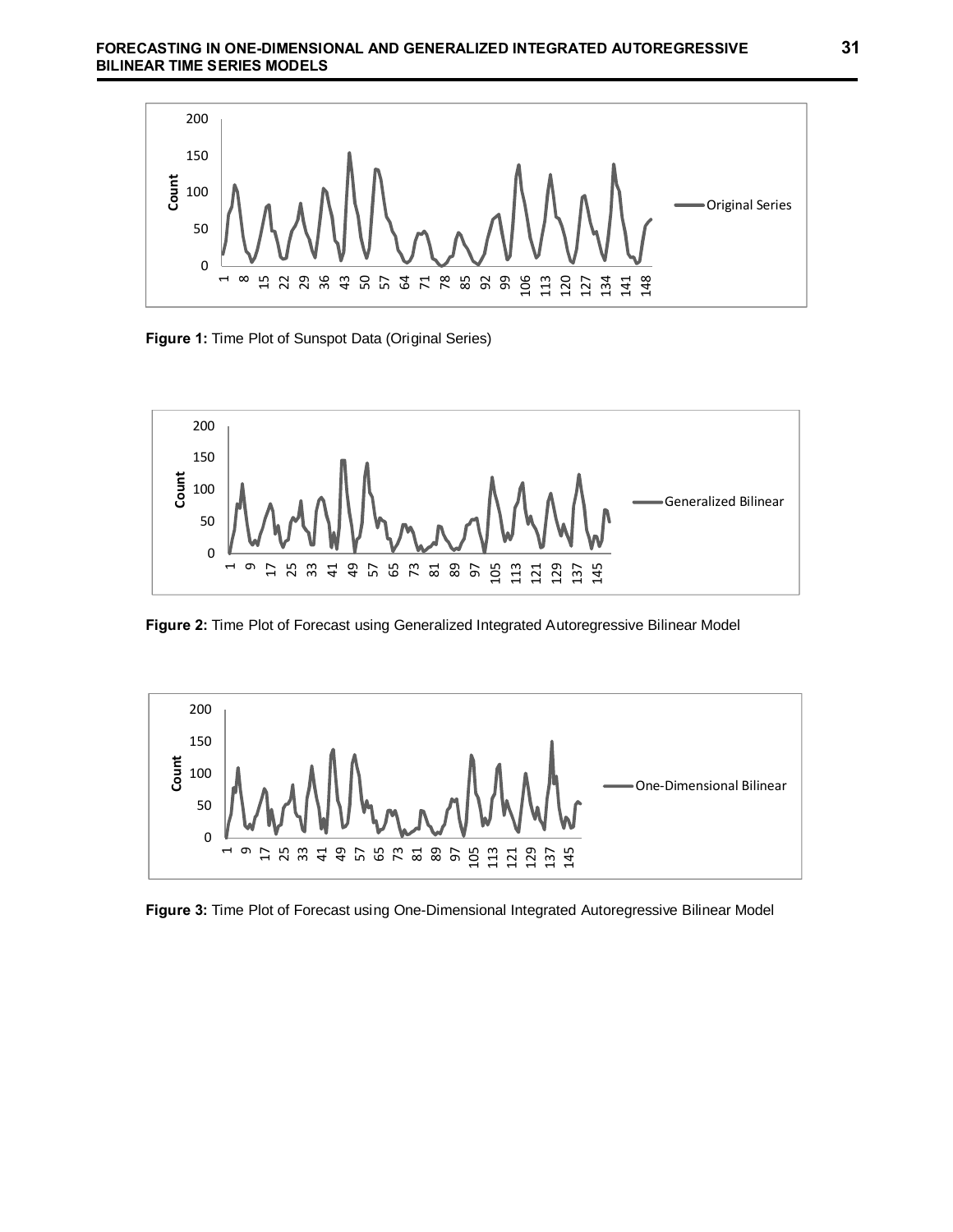

**Figure 4:** Time Plot of Forecast using Original Series and One-Dimensional Integrated Autoregressive Bilinear Model



**Figure 5:** Time Plot of Forecast using Original Series and Generalized Integrated Autoregressive Bilinear Model



**Figure 6:** Time Plot of Forecast using Generalized and One-Dimensional Integrated Autoregressive Bilinear Models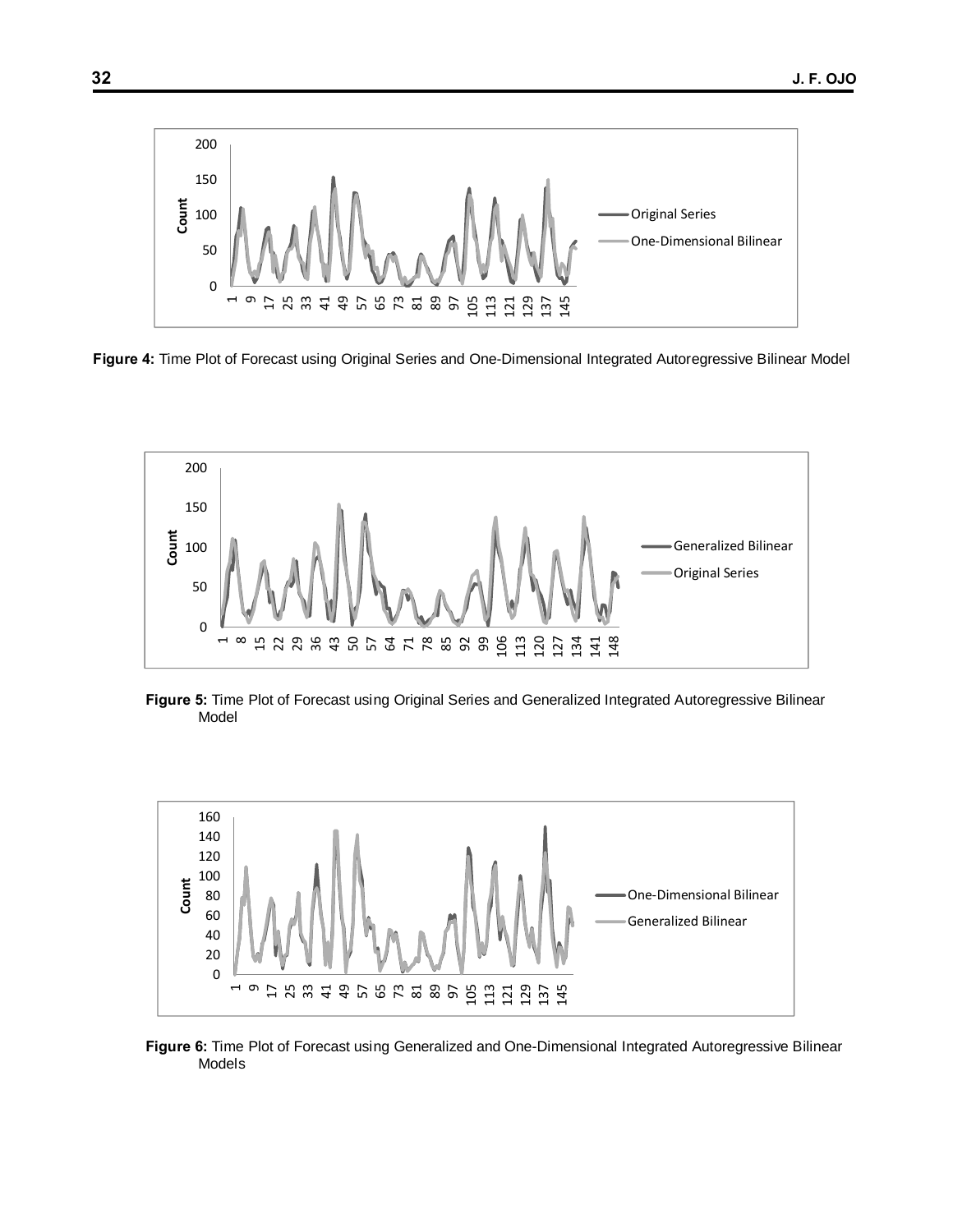

**Figure 7:** Time Plot of Original Series and Forecast using Generalized and One-Dimensional Integrated Autoregressive Bilinear Models

Figure 1 shows the graph of original series. Figure 2 shows graph of forecasts of generalized model while Figure 3 shows graph of forecast of one-dimensional model. Figures 4 and 5 compare graph of original series with graph of forecast of one-dimensional and generalized models while figure 5 compares graph of one-dimensional and generalized models. Figure 7 compares graph of original series and graph of forecast of one-dimensional and generalized models together.

## **CONCLUSION**

Two bilinear time series models that were capable of achieving stationary for all non linear series were considered. These two models were used to forecast the future value having estimated their parameters. Generalized integrated autoregressive model outperformed one dimensional integrated autoregressive model after we have studied the residual variance attached to the two models. The mean square error for forecast for the models were studied and we found out that the mean square error attached to generalized bilinear model was smaller than one dimensional model. The two models were used to forecast. On the basis of the forecasting performance, generalized integrated autoregressive bilinear time series model formed a useful class of non-linear model for forecasting.

#### **REFERENCES**

- Boonaick, K. Stensholt, B. K. and Stensholt E., 2005. Multivariate Bilinear Time Series: A Stochastic Alternative in Population Dynamics. Geophysical Research Abstracts*.* Volume 7, 02219 @Europeans Geosciences Union 2005.
- Cathy, W. S., 1997. Detection of Additive Outliers in Bilinear Time Series. Computational Statistics and Data Analysis 24, 283-294
- Doukhan, P., Latour, A., and Oraichi, D., 2006. A Simple integer. Valued Bilinear Time Series Model. Advanced Applied Probability*.* 38, 559-578.
- Drost, F. C., Akker, R. V. and Werker, B. J. M., 2007. Note on Integer. Valued Bilinear Time Series Models. Econometrics and Finance group Center. ISSN 0924-7815, Tilburg University, the Netherlands.
- Gabr, M. M. and Subba Rao, T., 1981. The Estimation and Prediction of Subset Bilinear Time Series Models with Application. Journal of Time Series Analysis*.* 2(3), 89-100.
- Gonclaves, E., Jacob P. and Mendes-Lopes, N., 2000. A Decision Procedure for Bilinear Time Series Based on the Asymptotic Separation. Statistics, 333-348.
- Liu, J., 1992. On stationarity and Asymptotic Inference of Bilinear time series models. Statistica Sinica Vol*.* 2. No. 2*.* 479-494.
- Ojo J. F., 2009. The Estimation and Prediction of Autoregressive Moving Average Bilinear Time Series Models with Applications. Global Journal of Mathematics and Statistics. 1(2), 111-117.
- Ojo, J. F and Shangodoyin, D. K., 2010. Theory of Generalized Integrated Autoregressive Bilinear Time series Modelling. Journal of Engineering and Applied Sciences*.* Volume 2, 53-61.
- Ojo, J. F., 2011. On the Theory of One-Dimensional Integrated Autoregressive Bilinear Time Series Models. Ife Journal of Science. 13(1), 209-217.